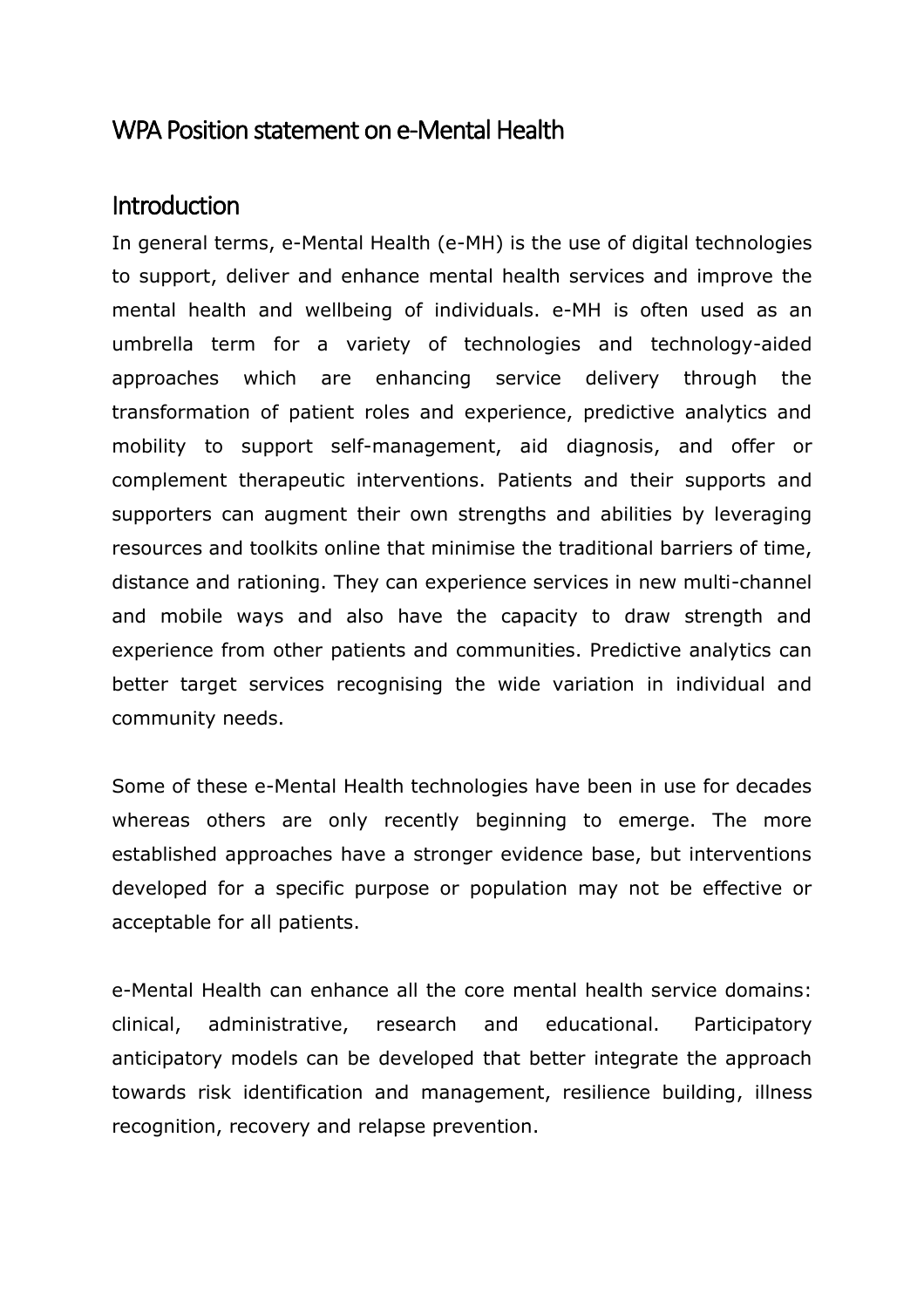A broad range of approaches may be utilised, from administrative support through to the delivery of therapy through variety of technology enabled communication channels, access to online resources, use of social media, smartphone apps to create tailored engagement e.g. Patient reported outcome measures (PROM) using validated screening instruments as an integral part of treatment, personalised messaging, immersive virtual and augmented reality tools, wearable monitoring technologies to enhance real time diagnostics and care, telehealth services and social support.

The ongoing building of ethical and evidence based practice is core to healthcare delivery and to the ongoing development of e-mental health. All new interventions should be considered in terms of potential risks and benefits, treatment effectiveness, equitable utilisation and prioritisation of limited resources.

## The value added by e-Mental Health

Health systems throughout the world are unable to respond adequately to the needs of people with mental health problems. The WHO predicts that by 2030 depression will be the leading cause of disease burden globally<sup>1</sup> (WHO, 2013). e-Mental Health has potential to increase access to, and improve the quality of care, as follows:

 **Improving access to early diagnosis, intervention and care**, with reduced duration of untreated illness, and potential for less intensive treatment and faster recovery

 $\overline{a}$ <sup>1</sup> World Health Organisation (2013). *Mental Health Action Plan 2013-2020* [http://www.who.int/mental\\_health/action\\_plan\\_2013/en/](http://www.who.int/mental_health/action_plan_2013/en/)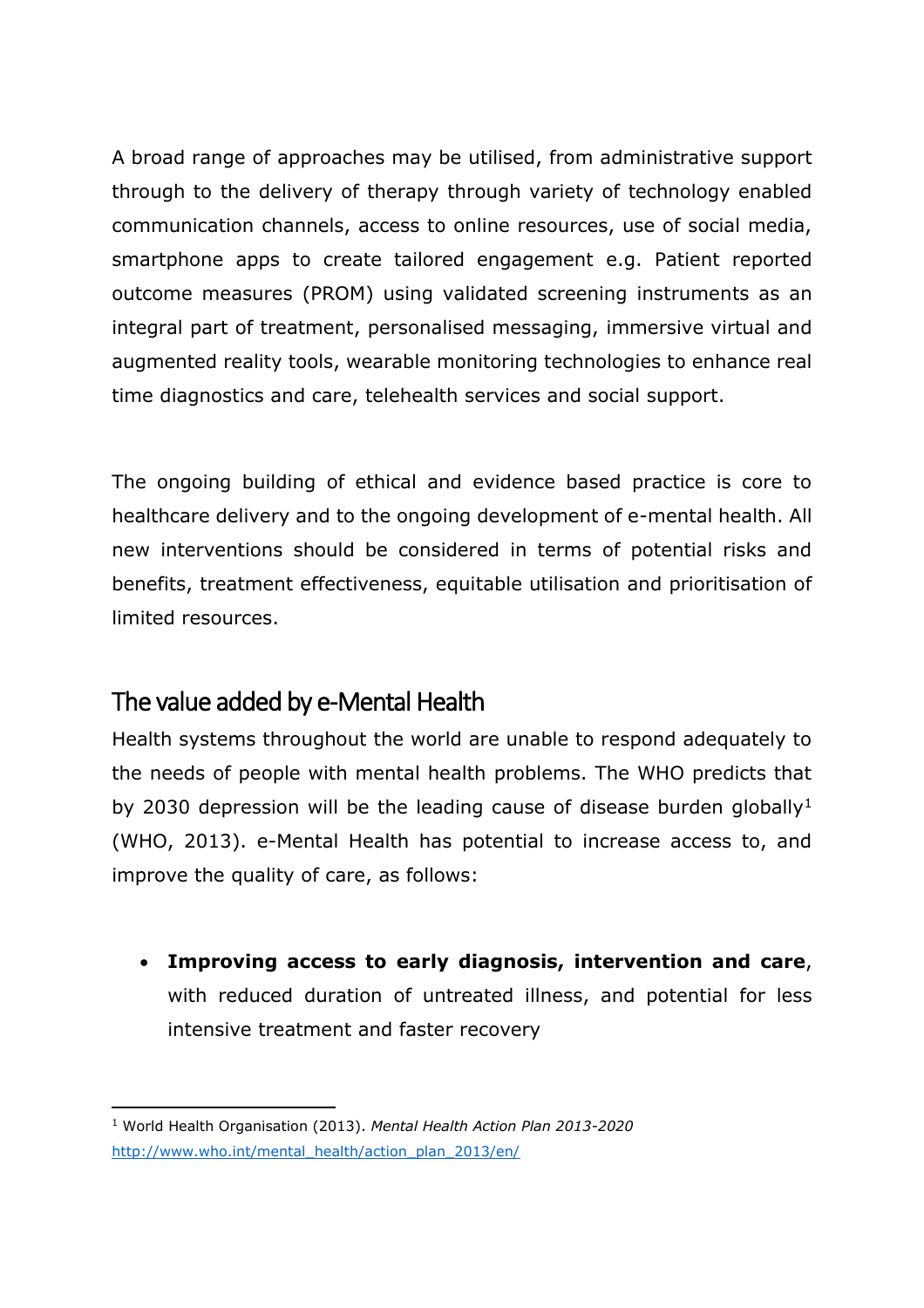- **Improved efficiency** for many people, online information, selfmanagement and e-therapy programmes may be sufficient to alleviate symptoms, at a minimal cost, and without clinical support. In some countries, tele-mental health and online services can provide more flexible access to person-to-person contact with a mental health professional, if this is needed. e-MH technology provides for quicker identification of more serious conditions, and/or access to emergency support, enabling clinicians to focus on people who are most need.
- **Help improve continuity of care** e-MH technology can facilitate collaboration between primary and secondary care, and other agencies.
- **More equitable access to care** many of the barriers to care experienced by people on low incomes can be overcome when they can access lower-cost care, at times and places of their choosing, although limited access to the technology itself may be a barrier for some people. Fear of stigma is also barrier for many people in seeking help for mental health problems. e-MH support can be sought on an anonymous basis which can alleviate this problem.
- **Help promote mental health and prevent mental illness** by enabling quick access to online information and self-management programmes, e-MH options can encourage people to take control of their own mental health, and seek help if they need to.
- **Increase outpatient engagement** mobile phone applications are available for reminding people of appointments, recording and selfmonitoring mental health conditions and unhealthy addictive behaviours, and communication with clinicians in between sessions.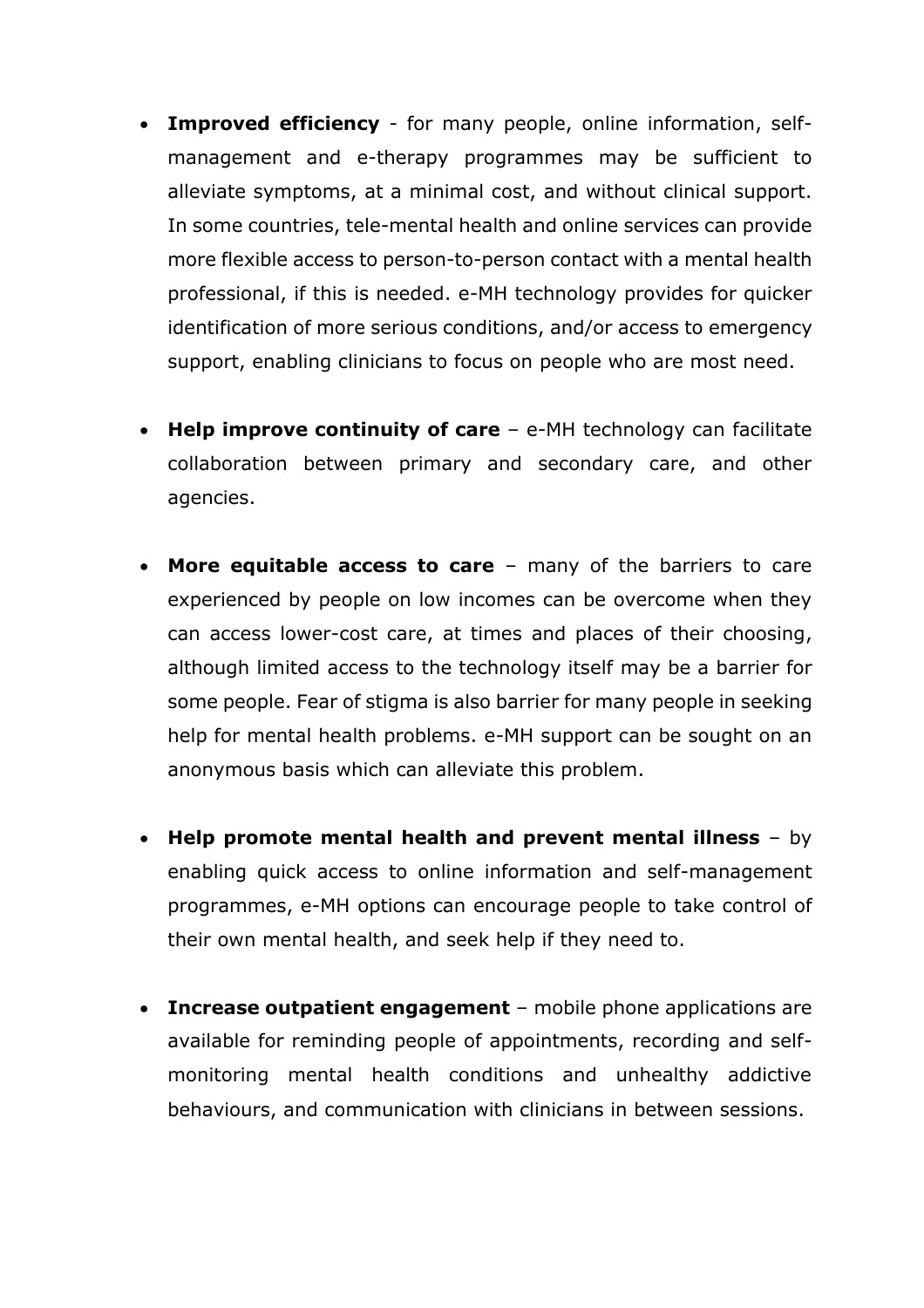#### e-Mental Health options

Telehealth, telemedicine, and virtual care are terms used to describe health care or medical services provided through communication networks. Videoteleconferencing, mobile devices, and internet-based communication may also be integrated options in telehealth services.

Tele-mental health can operate as discreet clinical services, able to provide a range of clinical, educational, and other health care options including assessment, screening for risk (particularly suicide risk), counselling, treatment and referral services when patients and mental health professionals are geographically distant.

Synchronous interactions include a patient and provider interacting in real time using two-way audio and video communications for carrying out assessments or therapies. Asynchronous applications, also known as "store and forward", consist of health care information which may be collected and sent to the mental health care professional who can then at a convenient time review the materials and give feedback in due course. This option enables the clinician to review video footage of a patient and email the observations and recommendations to the patient's primary care physician hours or days after the video was recorded.

Other applications may include a mixture of both synchronous and asynchronous approaches. Some web-based services or mobile phone applications may allow and encourage patients to carry out asynchronous self-assessments and they may then be able to send these on to the mental health professional if they score above the cut-off point on a screening tool.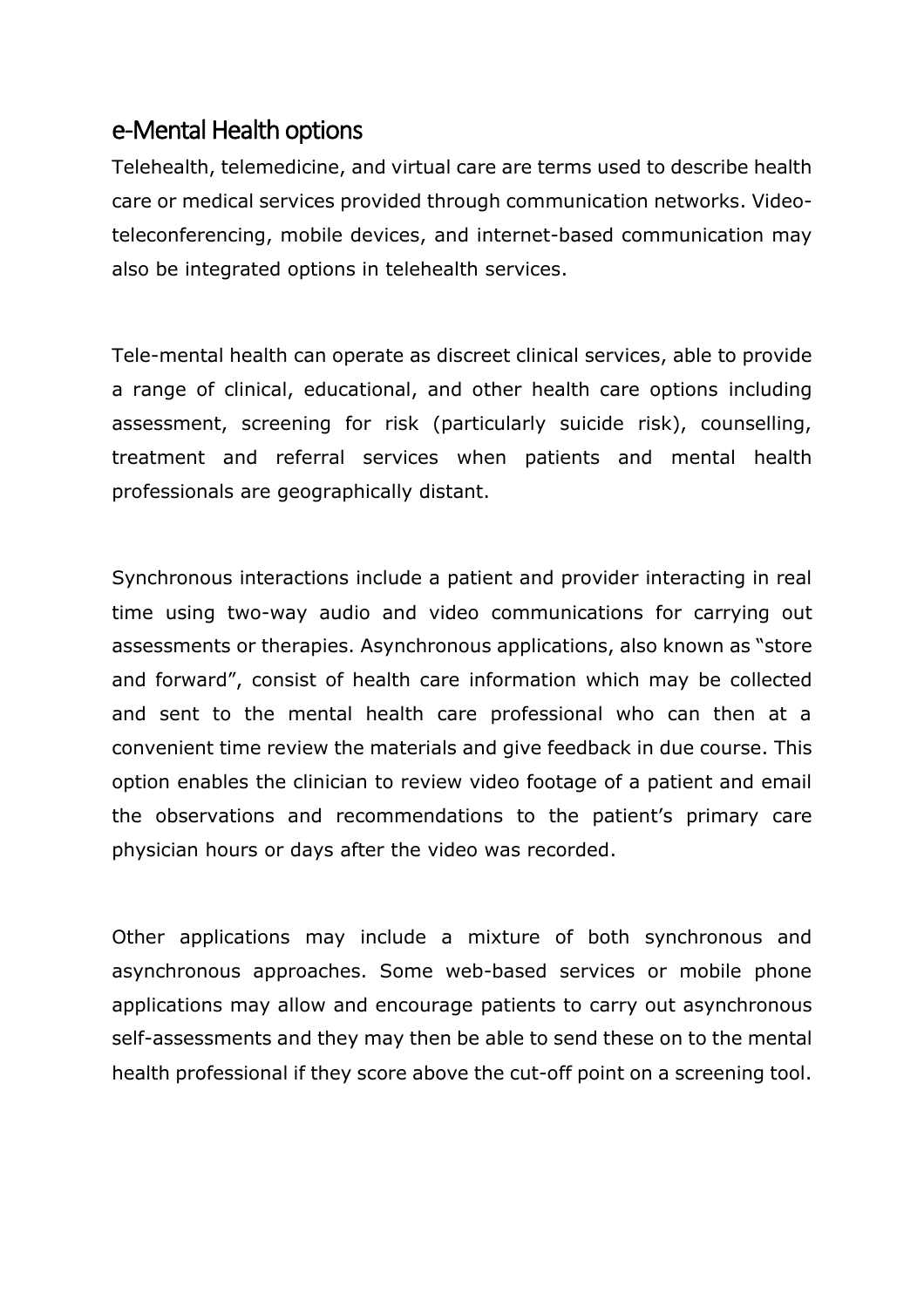Clinical tele-mental health services can be wide-ranging in scope and able to be used in many settings. These include inpatient and outpatient clinics, correctional facilities, schools, nursing homes, and the patient's home. Depending upon connectivity, privacy, confidentiality and safety issues, and location, there are many options available.

Online programmes range from simple assessment tools to sophisticated either evidence informed or evidence based e-therapy programmes, able to be used with optional telephone or online clinical support, or the physical presence of clinicians.

## The way forward

The WPA considers e-Mental Health to provide valuable support for people with common mental health and addiction problems, and mental health services users and their families. e-Mental Health options enable psychiatrists to meet their obligations under the Declaration of Helsinki.

The growing evidence base for effectiveness of e-Mental Health options has led to the development of a number of national strategies and planning documents in this area, which include evidence-informed priorities for further development and implementation. However, systematic reviews indicate that the evidence base for e-MH needs to be strengthened. Welldesigned, good quality research is lacking for many interventions, and this is essential to explore what types of e-MH will be effective for different purposes.

There are many aspects that countries and individuals will need to consider in taking advantage of e-Mental Health opportunities. We identify the following six priorities: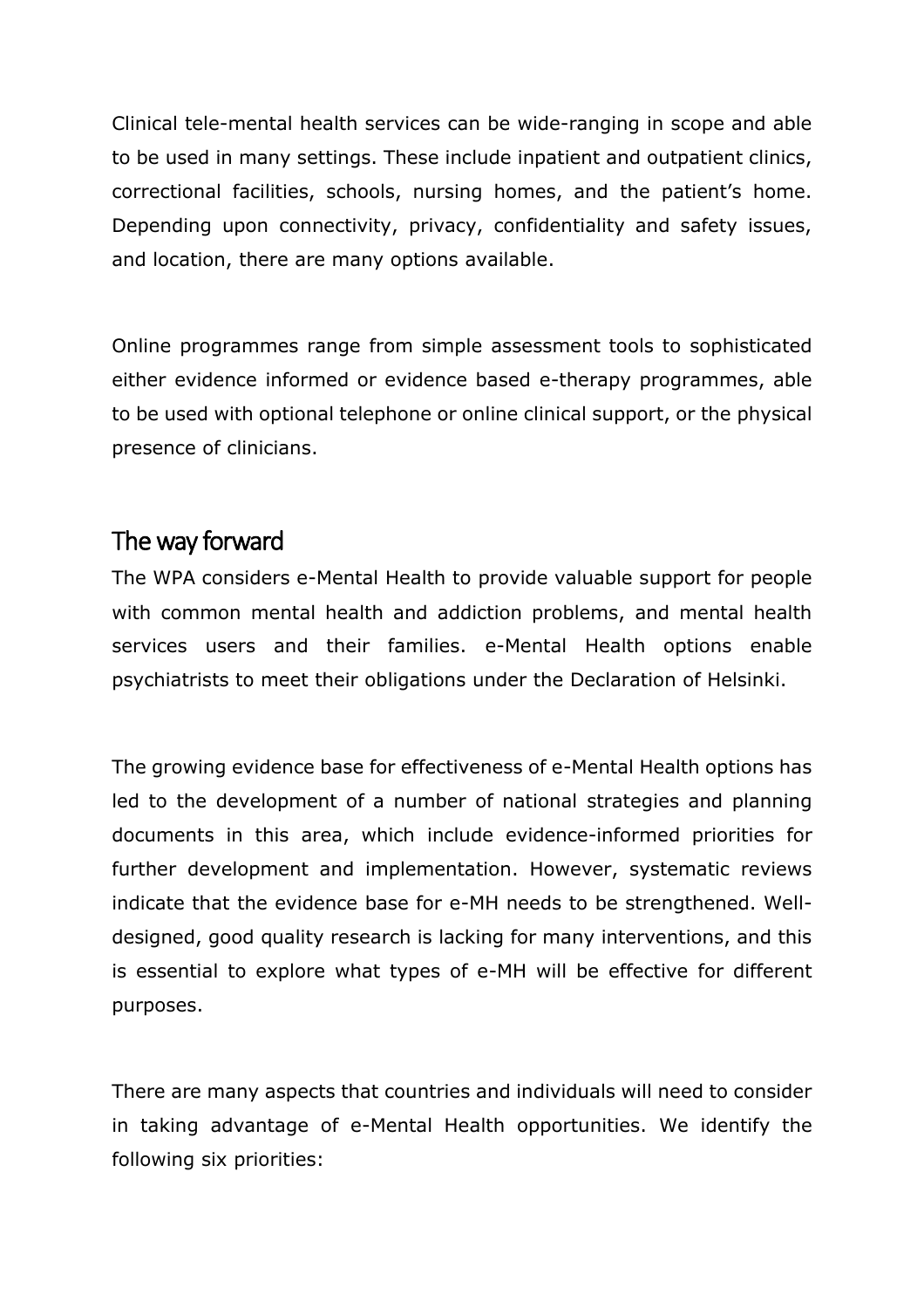#### 1) **Training for psychiatrists in e-Mental Health**

Governments are ultimately responsible for the standards set to train doctors in their country. Part of this is ensuring that the institutions responsible for training doctors and specialists equip them to use tomorrow's tools. The development of a curricula addressing core competencies expected of undergraduates and post-graduates should be the first key step.

Learning is a life-long goal and encouraging established practitioners to become conversant with developments in all aspects of relevant medical practice through continuing education is essential.

2) **Confidentiality**: Patients should expect their personal information to be treated with respect and confidentiality. The protection of patients' information must be properly managed irrespective of the care setting, including virtual settings. There are potential pitfalls in that with recent items about privacy algorithms being held by major social media sites which need to be monitored carefully.

**Record keeping**: Records must be kept safe and secure whether they are paper based or electronic. Electronic data can be easily transmitted or transferred, and paper records can be lost or destroyed. The same requirements to preserve information and secure it against unauthorised access or distribution should apply to all patient data, regardless of how it is stored. Governments need to set criteria for data collection by digital interventions and decide how this might be regulated. Storage of data on personal computers and mobile instruments carries risk of data breach and potential for use for commercial purposes. In cooperation with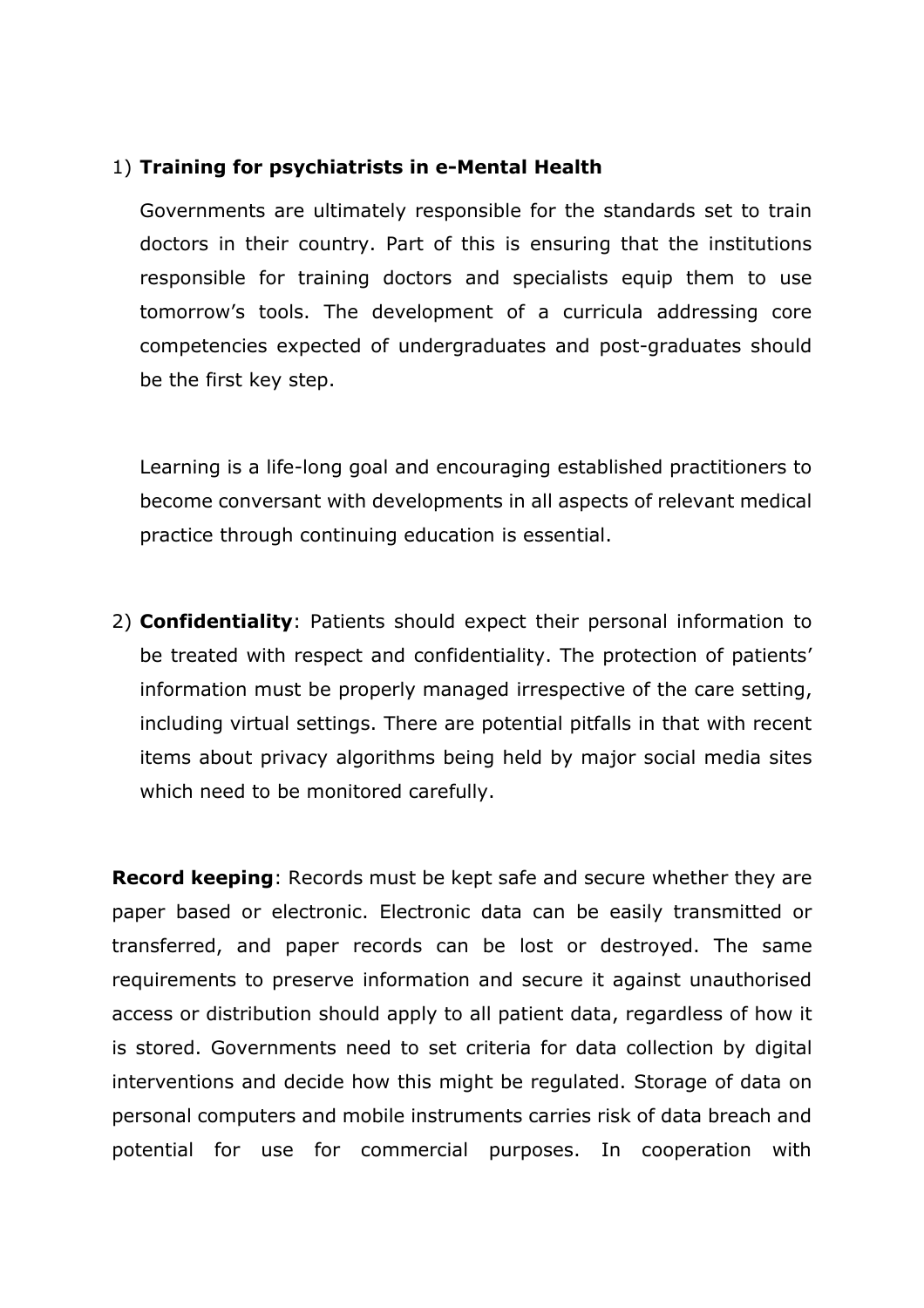governments and policymakers we urge national associations to create regulations for standard setting and reducing risks.

- 3) **Clinical Risk**: e-Mental Health can improve the quality of care and support self-management. Telemedicine in particular is a legitimate component of a mental health delivery system to the extent that its use is in the best interest of the patient and is in compliance with APA policies on medical ethics. The same standards of care should apply with in person assessments as with online or remote assessments, and care must comply with relevant clinical guidance. We recognise that e-Mental Health can be used to complement, rather than substitute for in-person care, especially in the diagnosis and treatment of severe mental health conditions.
- 4) **Health Care Planning**: e-Mental Health options hold much promise. There is a growing evidence base but some technologies are relatively new and the quality of research is limited. Investment in good quality research alongside the development of interventions is important to refine and improve e-Mental Health quality and effectiveness.

The cost of developing digital systems across the care continuum and incorporating e-Mental Health into health care systems need to be adequately estimated and budgeted for. Robust economic analysis based on sound evidence for effectiveness is needed. Until there is much better information, anticipated cost savings from e-Mental Health must not be used to reduce spending on mental healthcare services.